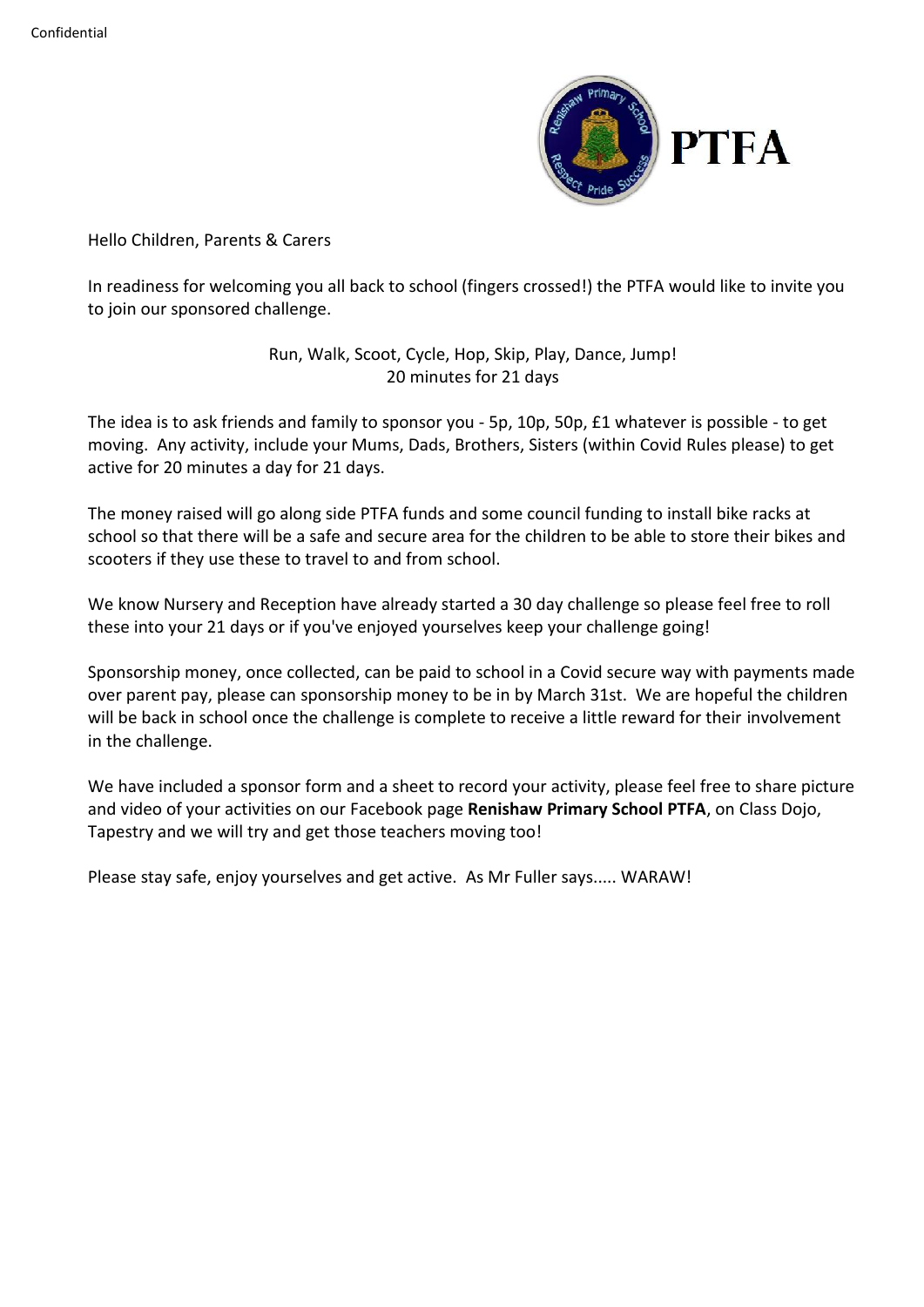## Get Active Challenge 20 minutes for 21 days Run, Walk, Scoot, Cycle, Hop, Skip, Play, Dance Jump!



| Day                     | Activity | Time completed |
|-------------------------|----------|----------------|
| $\overline{1}$          |          |                |
| $\overline{2}$          |          |                |
| $\sqrt{3}$              |          |                |
| $\boldsymbol{4}$        |          |                |
| $\overline{\mathbf{5}}$ |          |                |
| $\overline{6}$          |          |                |
| $\overline{7}$          |          |                |
| $8\,$                   |          |                |
| $9\,$                   |          |                |
| $10\,$                  |          |                |
| $11\,$                  |          |                |
| $12\,$                  |          |                |
| $13\,$                  |          |                |
| $14\,$                  |          |                |
| $15\,$                  |          |                |
| $16\,$                  |          |                |
| $17\,$                  |          |                |
| $18\,$                  |          |                |
| $\overline{19}$         |          |                |
| $\overline{20}$         |          |                |
| $\overline{21}$         |          |                |